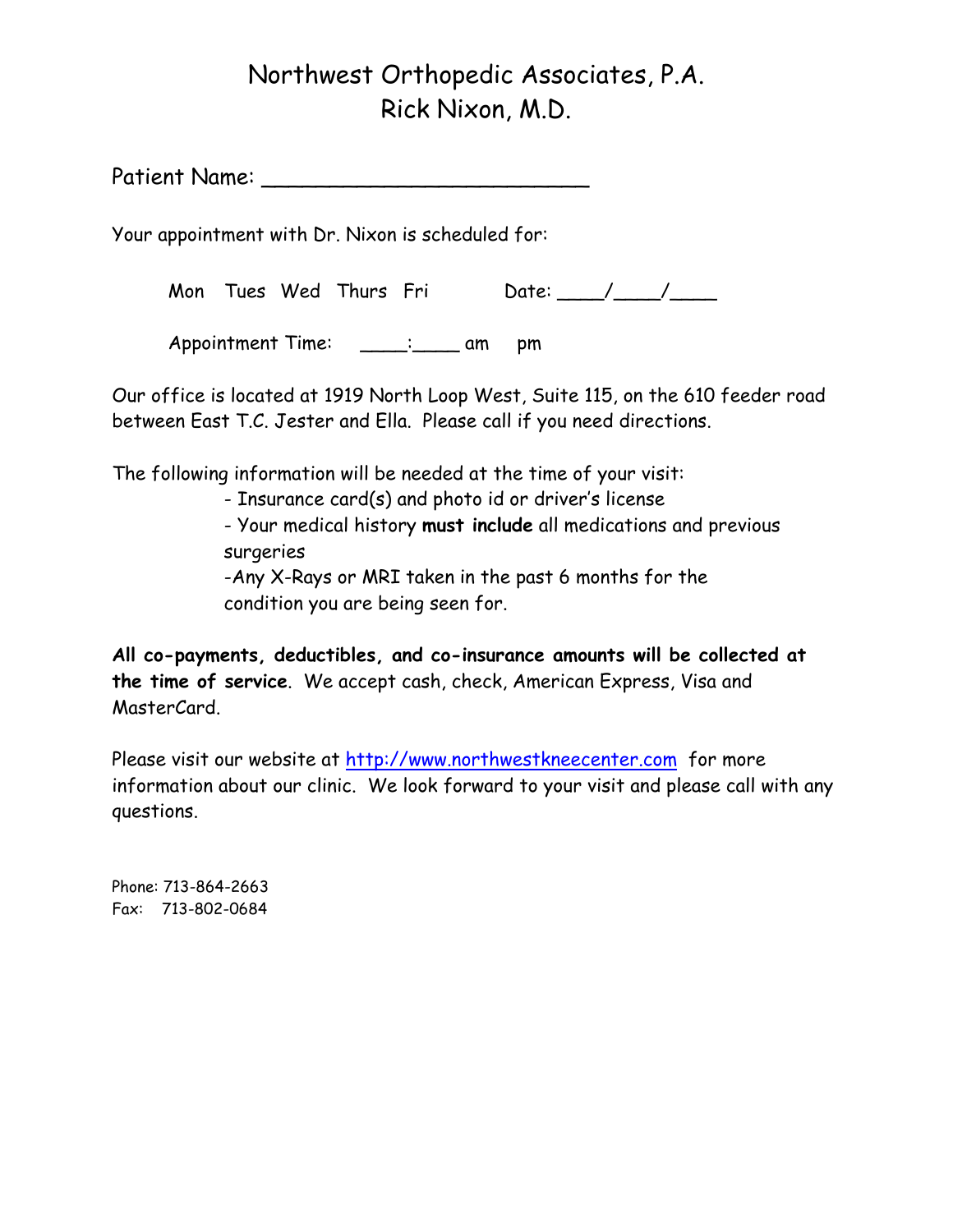### **PATIENT INFORMATION**

| $Age$ Sex $\Box$ M $\Box$ F                                                      |                    | <b>I</b> Single <b>I</b> Married <b>I</b> Widowed <b>I</b> Divorced |
|----------------------------------------------------------------------------------|--------------------|---------------------------------------------------------------------|
|                                                                                  |                    |                                                                     |
|                                                                                  |                    |                                                                     |
|                                                                                  |                    |                                                                     |
|                                                                                  |                    |                                                                     |
|                                                                                  |                    |                                                                     |
|                                                                                  |                    |                                                                     |
| <u>If Patient Is A Minor, This Section Must Be Completed</u>                     |                    |                                                                     |
|                                                                                  |                    |                                                                     |
|                                                                                  |                    |                                                                     |
|                                                                                  |                    |                                                                     |
|                                                                                  |                    |                                                                     |
|                                                                                  |                    |                                                                     |
|                                                                                  |                    |                                                                     |
|                                                                                  |                    |                                                                     |
|                                                                                  |                    |                                                                     |
|                                                                                  |                    |                                                                     |
|                                                                                  | PRIMARY INSURANCE  |                                                                     |
|                                                                                  |                    |                                                                     |
|                                                                                  |                    |                                                                     |
|                                                                                  |                    |                                                                     |
| Relation to patient (circle one)                                                 | Self Spouse Parent | Other                                                               |
| SSN # _________________________Employer Name ___________________________________ |                    |                                                                     |
|                                                                                  |                    |                                                                     |
|                                                                                  |                    |                                                                     |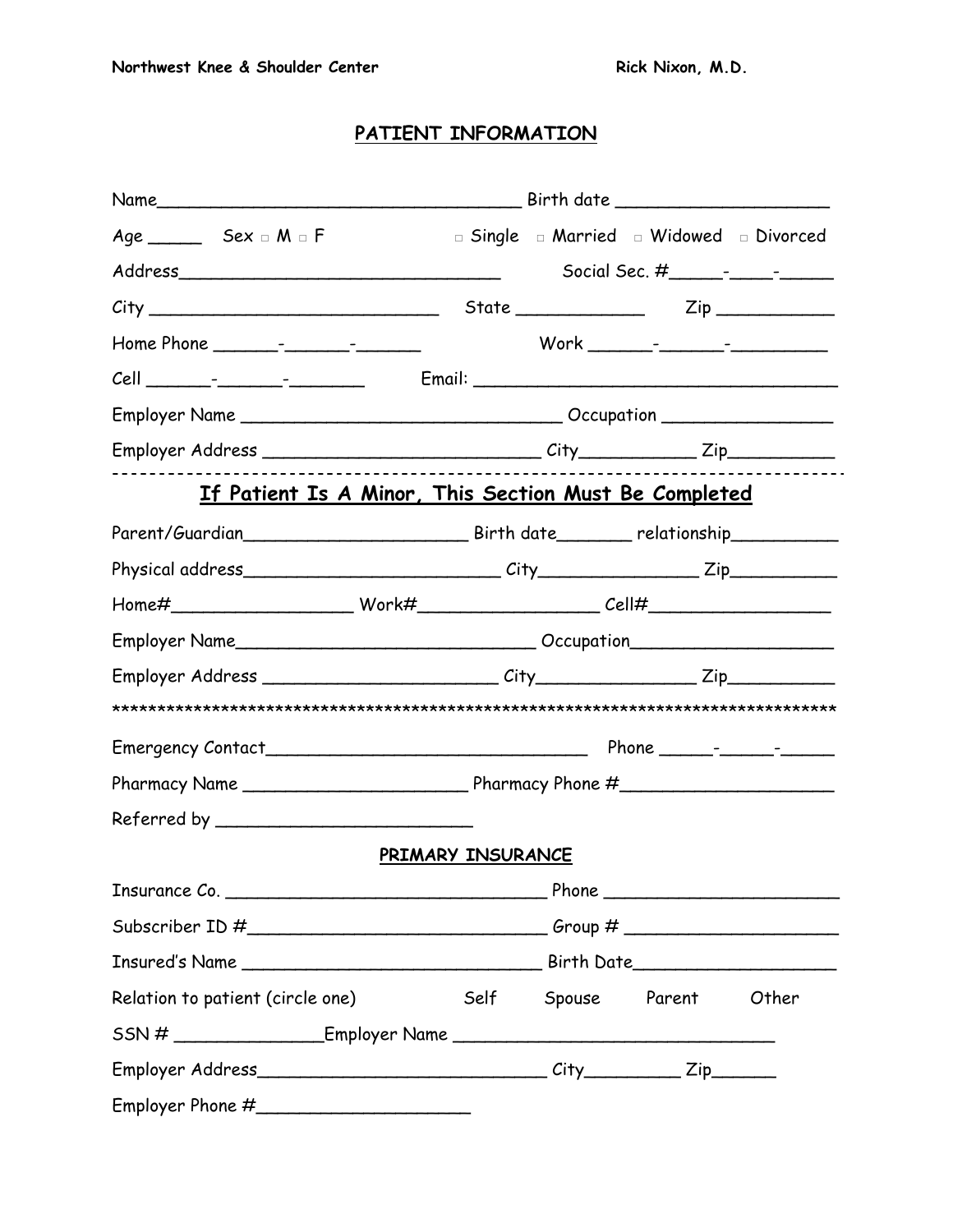#### **SECONDARY INSURANCE**

| Insurance Co.                            |                                        |  |
|------------------------------------------|----------------------------------------|--|
| Subscriber ID #                          |                                        |  |
| Insured's Name                           | Birth Date ___________________________ |  |
| Employer _______________________________ | Relation to patient _____________      |  |

#### **CONFIDENTIAL**

#### **Patient Release of Information**

Please list family members or other persons, if any, and their contact information with whom we may inform about your general medical condition and diagnosis (including treatment, payment and health care operations) **(\*\*\*Information will only be released to the individuals named below\*\*\*)** 

| -Please print the address of where you would like your billing statements and/or<br>correspondence from our office to be sent if other than your home. |  |  |
|--------------------------------------------------------------------------------------------------------------------------------------------------------|--|--|
|                                                                                                                                                        |  |  |
| -May confidential messages (i.e. appointment reminders) be left on your telephone<br>answering machine or voicemail?                                   |  |  |
|                                                                                                                                                        |  |  |
|                                                                                                                                                        |  |  |
|                                                                                                                                                        |  |  |
| <b>Print Patient Name</b>                                                                                                                              |  |  |

 $\overline{\phantom{a}}$  , and the contract of the contract of the contract of the contract of the contract of the contract of the contract of the contract of the contract of the contract of the contract of the contract of the contrac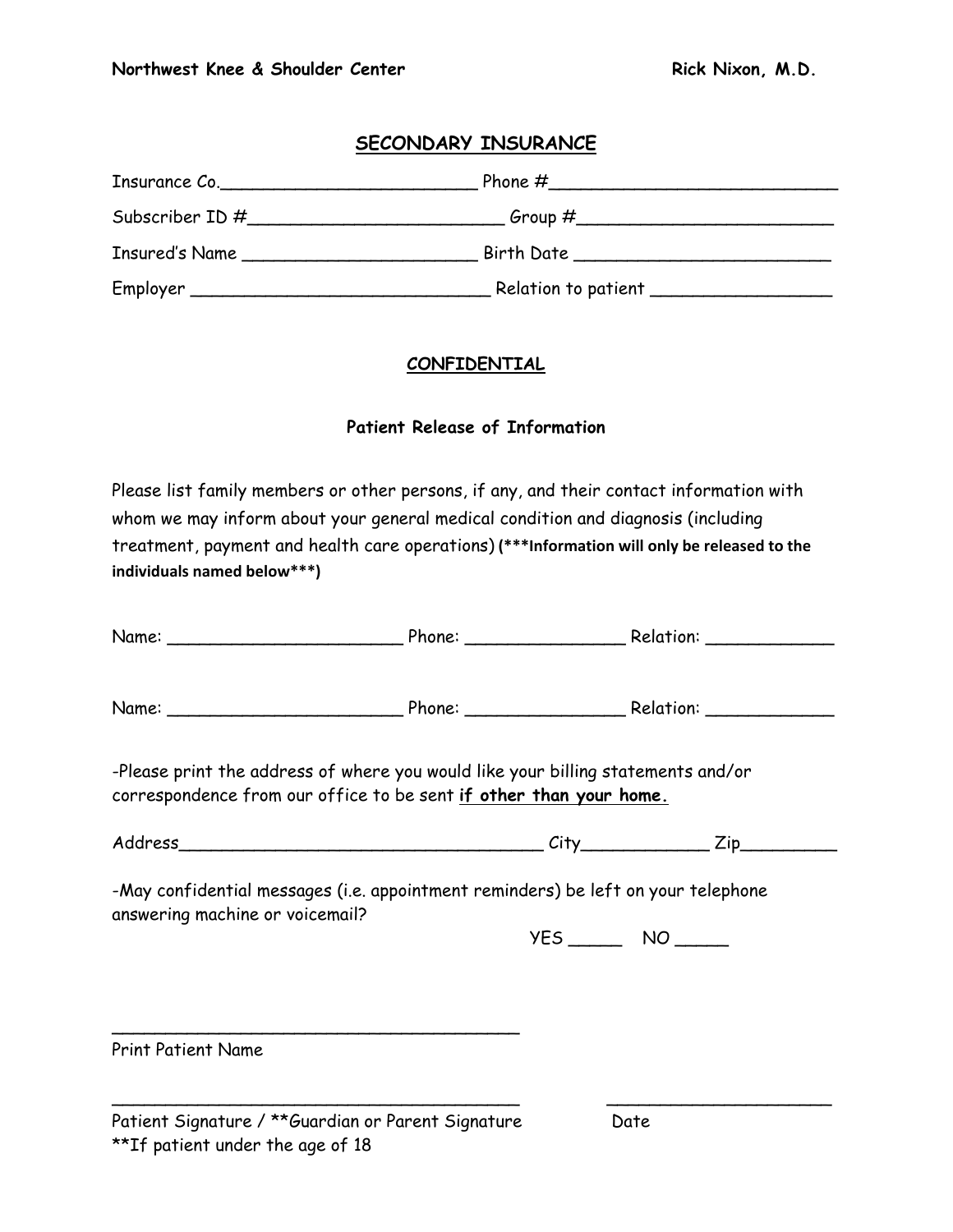### **ASSIGNMENT & RELEASE**

I, the undersigned, certify that I , or my dependent(s) have current insurance coverage and assign directly to **Rick G. Nixon, M.D. , Northwest Orthopedic Associates, P.A.**, all insurance benefits, if any, otherwise payable to me for services rendered. I hereby authorize Northwest Orthopedic Associates, P.A. to release all information necessary to secure payment of claim(s). I authorize the use of this signature on all insurance submissions.

Benefits quoted by my insurance carrier are not a guarantee of payment. Any payments made at the time of service or prior to any surgical procedure are only an estimate based on benefits received.

**I understand that I am financially responsible for all charges whether or not they covered by any insurance.** 

\_\_\_\_\_\_\_\_\_\_\_\_\_\_\_\_\_\_\_\_\_\_\_\_\_\_\_\_\_\_\_\_\_ \_\_\_\_\_\_\_\_\_\_\_\_\_\_\_\_\_ \_\_\_\_\_\_\_\_\_\_\_\_\_\_

Patient/Insured Signature Relationship Date

**\*\*In order for your Insurance Carrier to process our claims in a timely manner, please complete the injury detail information IF applicable.\*\*** 

#### **Injury Detail Information**

Date of the Accident/Incident: \_\_\_\_\_\_\_\_\_\_\_\_\_\_\_\_\_\_\_\_\_\_\_\_\_\_\_\_\_\_\_\_\_\_\_\_\_\_\_\_\_\_ Where did the Accident/Incident occur? How did the Accident/Incident occur?

#### **Request for Release of Medical Records**

I hereby request that my medical records be released to:

 **Rick Nixon, M.D. Northwest Orthopedic Associates, P.A. 1919 North Loop West, Ste 115 Houston, Texas 77008 Please FAX medical records to: (713) 802-0684** 

Print Patient Name: \_\_\_\_\_\_\_\_\_\_\_\_\_\_\_\_\_\_\_\_\_\_\_\_\_\_\_\_\_ birth date: \_\_\_\_\_\_\_\_\_\_\_\_

Signature: \_\_\_\_\_\_\_\_\_\_\_\_\_\_\_\_\_\_\_\_\_\_\_\_\_\_\_\_\_\_\_\_\_\_\_\_ Today's date:\_\_\_\_\_\_\_\_\_\_\_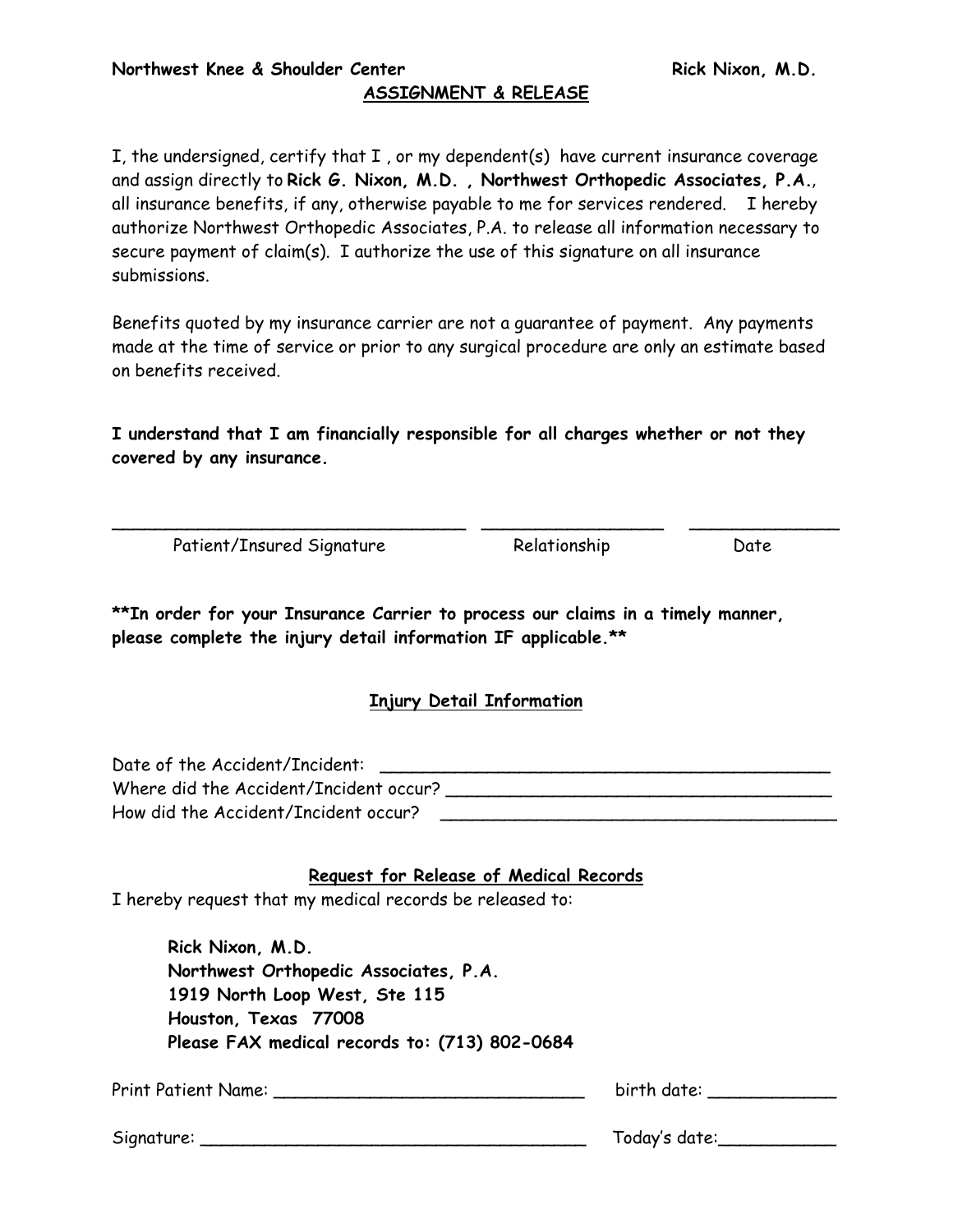# Medical History

|                                                                                                                       |                                       |                          | Date of birth:________________ |
|-----------------------------------------------------------------------------------------------------------------------|---------------------------------------|--------------------------|--------------------------------|
|                                                                                                                       |                                       |                          |                                |
|                                                                                                                       |                                       |                          |                                |
| Check any symptoms that you are having $\Box$ pain $\Box$ swelling $\Box$ weakness $\Box$ instability $\Box$ numbness |                                       |                          |                                |
|                                                                                                                       |                                       |                          |                                |
|                                                                                                                       |                                       |                          |                                |
| Was it caused by an injury? $\Box$ yes $\Box$ no Was it job related? $\Box$ yes $\Box$ no                             |                                       |                          |                                |
|                                                                                                                       |                                       |                          |                                |
|                                                                                                                       |                                       |                          |                                |
| How did it begin? $\Box$ gradually $\Box$ suddenly sthe condition $\Box$ intermittent or $\Box$ constant?             |                                       |                          |                                |
|                                                                                                                       |                                       |                          |                                |
|                                                                                                                       |                                       |                          |                                |
|                                                                                                                       |                                       |                          |                                |
|                                                                                                                       |                                       |                          |                                |
|                                                                                                                       |                                       |                          |                                |
|                                                                                                                       |                                       |                          |                                |
| Have you seen another health care provider for this problem? $\Box$ yes $\Box$ no. If yes, who? __________            |                                       |                          |                                |
|                                                                                                                       |                                       |                          |                                |
| What specific treatment/testing have you had for this problem? $\Box$ none                                            |                                       |                          |                                |
| MRI/xrays/CT                                                                                                          | narcotic medication (Vicodin, Lortab) | Orthovisc/Synvisc        |                                |
| brace                                                                                                                 | NSAIDs (Advil, Aleve)                 | $\Box$ orthotics/insoles |                                |
| $\mathbf{\mathsf{\_}}$ cast                                                                                           | $\mathsf{J}$ physical therapy         | ice or heat therapy      |                                |
| cortisone injection                                                                                                   | shoe modification                     | crutches/cane/walker     |                                |
| other-describe:                                                                                                       |                                       |                          |                                |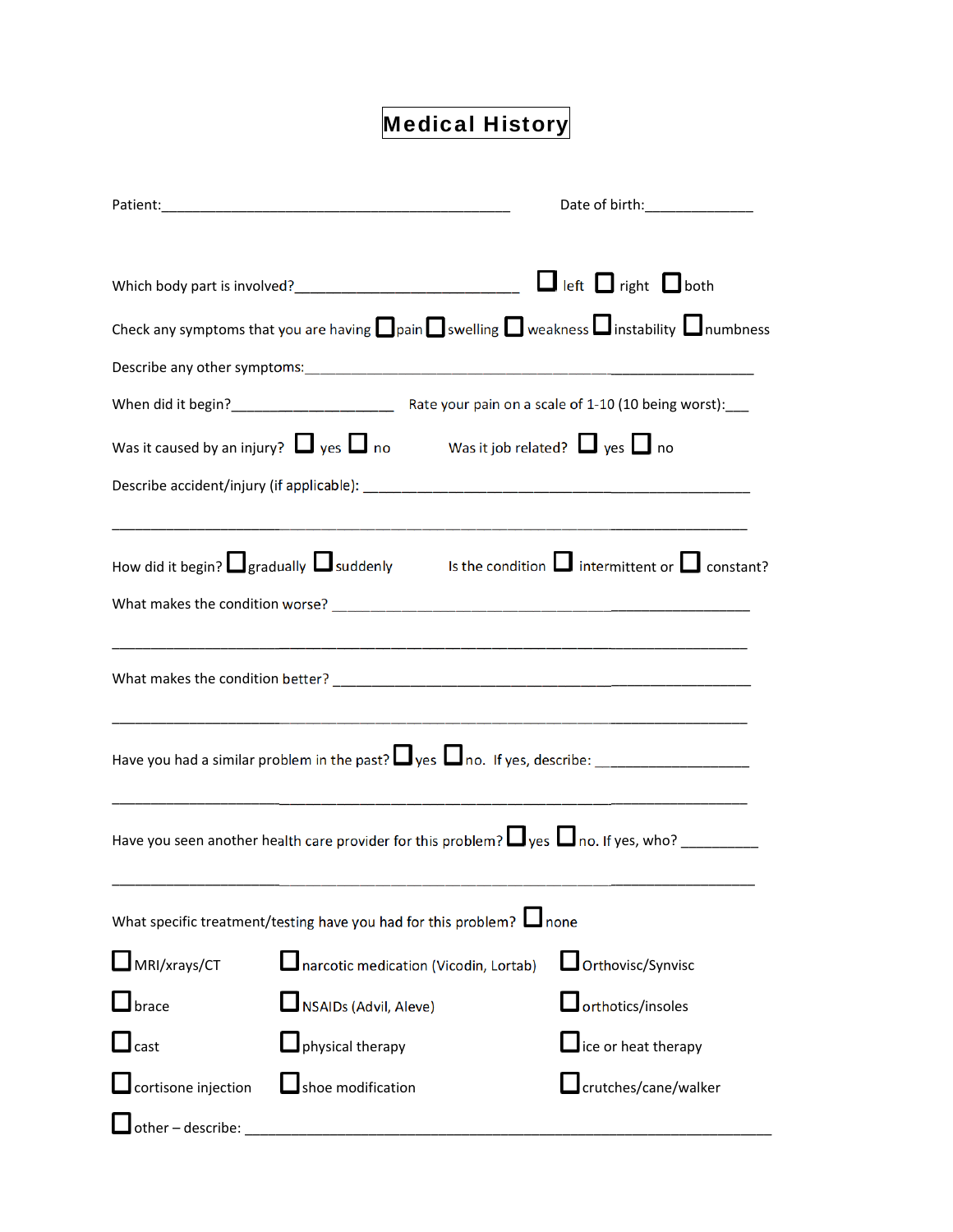| What specific things does your condition prevent you from doing? ___________________________________                                                                                                                            |                        |
|---------------------------------------------------------------------------------------------------------------------------------------------------------------------------------------------------------------------------------|------------------------|
|                                                                                                                                                                                                                                 |                        |
| How far can you walk without stopping? (if applicable) ________ blocks or _________ miles                                                                                                                                       |                        |
|                                                                                                                                                                                                                                 |                        |
| Past Medical History: Check any illnesses you may have or have had in the past. Inone                                                                                                                                           |                        |
| □ Gastric Ulcer □ HIV/AIDS □ Osteoporosis □ Rheumatoid Arthritis □ Chest pain/Angina                                                                                                                                            |                        |
| $\Box$ Heart Disease $\Box$ Osteoarthritis $\Box$ Bleeding Disorder<br>$\Box$ Diabetes                                                                                                                                          | Hypercholesterolemia   |
| $\Box$ Asthma $\Box$ Gout $\Box$ Hypothyroidism<br>$\Box$ Stroke                                                                                                                                                                | $\Box$ Hyperthyroidism |
| Mental Illness (include Alzheimer's, Dementia, Bipolar, ADD, ADHD, Depression, etc.): _____________                                                                                                                             |                        |
| <u> 1990 - Jan James James James James James James James James James James James James James James James James J</u><br>$\Box$ Hepatitis: specify _______________ $\Box$ High Blood Pressure: when was last EKG? ______________ |                        |
|                                                                                                                                                                                                                                 |                        |
|                                                                                                                                                                                                                                 |                        |
| $\Box$ Other:                                                                                                                                                                                                                   |                        |
|                                                                                                                                                                                                                                 |                        |
| Past Surgical History: Check any surgeries that you have had. Inone                                                                                                                                                             |                        |
|                                                                                                                                                                                                                                 |                        |
|                                                                                                                                                                                                                                 |                        |
| Heart Surgery Hysterectomy Lack surgery: specify ________________________________                                                                                                                                               |                        |
|                                                                                                                                                                                                                                 |                        |